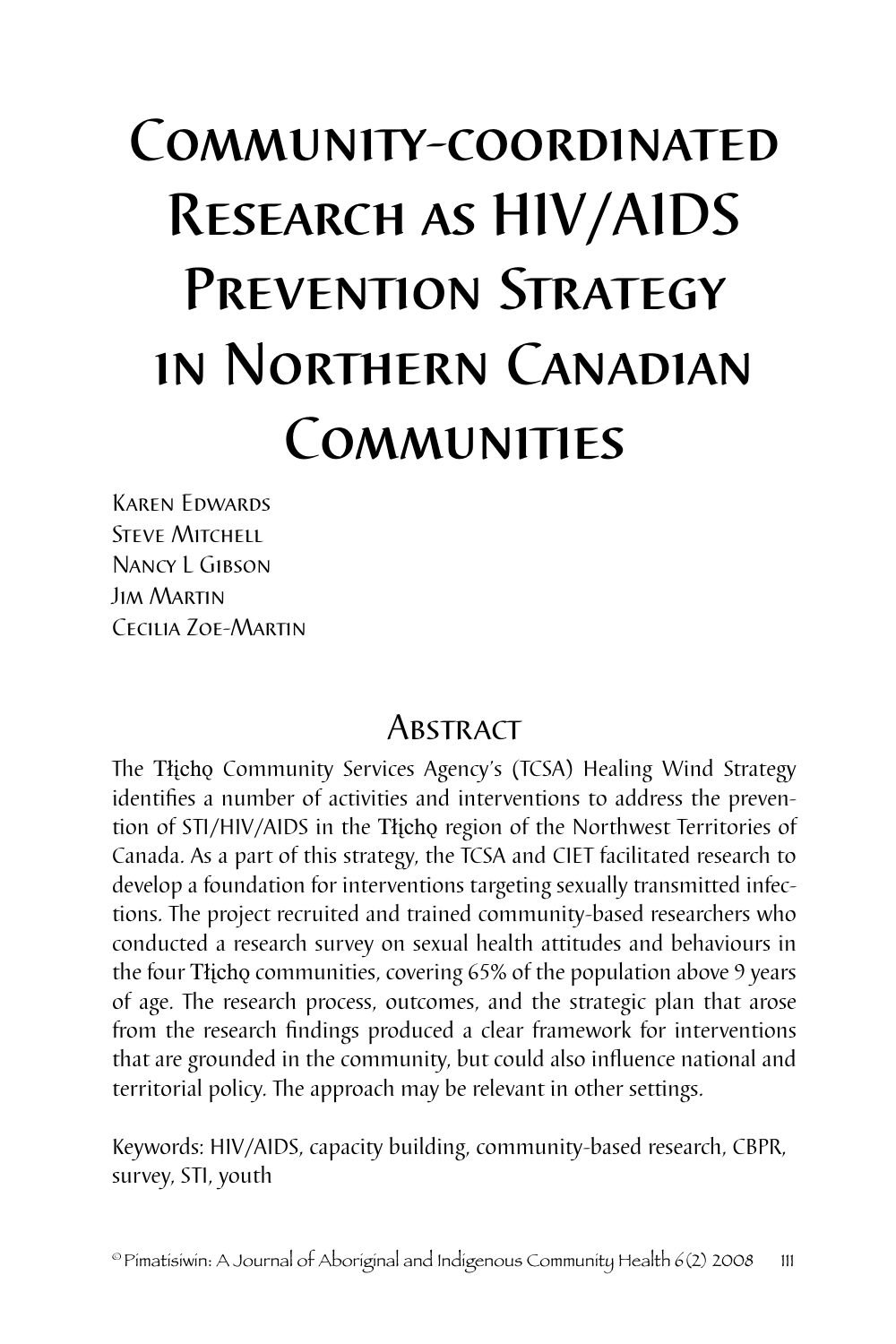# Introduction

In 2006, the Tłįchǫ Community Services Agency (TCSA)1 invited CIET to serve as technical advisor for the community-driven initiative to conduct a survey, with support from the Public Health Agency of Canada and the Canadian Aboriginal Aids Network. The survey provided baseline information on the levels of knowledge and sources of information currently available about HIV and other sexually transmitted infections (STIs), and the present status of prevention activities for the Tłicho communities of the Northwest Territories. A related goal was capacity-building among the community members. This study is an example of community-led health research, guided by a CBPR framework (Minkler and Wallerstein, 2003; Israel, Eng, Schulz, and Parker, 2005).

The Public Health Agency of Canada (2006) reports that HIV is seven times more prevalent in Aboriginal populations than in the general population. Although HIV/AIDS is not yet a serious health problem in the Tłicho communities there is a high rate of sexually transmitted infections and the leadership has chosen to make prevention of STIs and HIV a priority health issue. A recent systematic review of condom use in Aboriginal populations in Canada and the United States confirms that "a concerted effort in primary research is needed to inform effective condom promotion interventions" (Devries, Free, and Jategaonkar, 2007, p. 53).

Research is not new to the Tłįchǫ, whose considerable experience in this area has shaped current TCSA policies and programs (Tłįcho Community Services Agency, 2006; Zoe-Martin, 1999). CIET's role was to provide training for the survey process, technical support for data analysis and interpretation, and a draft report. CIET's international research on HIV/AIDS relies on a process whereby community-based researchers (CBRs) are trained to collect survey data from target populations within their own communities.

# Theoretical Framework

This study combined the Tłicho integrative perspective (inclusive of education and social services under the health umbrella) with an ecological framework. Ecological theory provides an inclusive approach whereby the

<sup>1.</sup> The community is named in this article because they are pleased to share their knowledge and experience with others.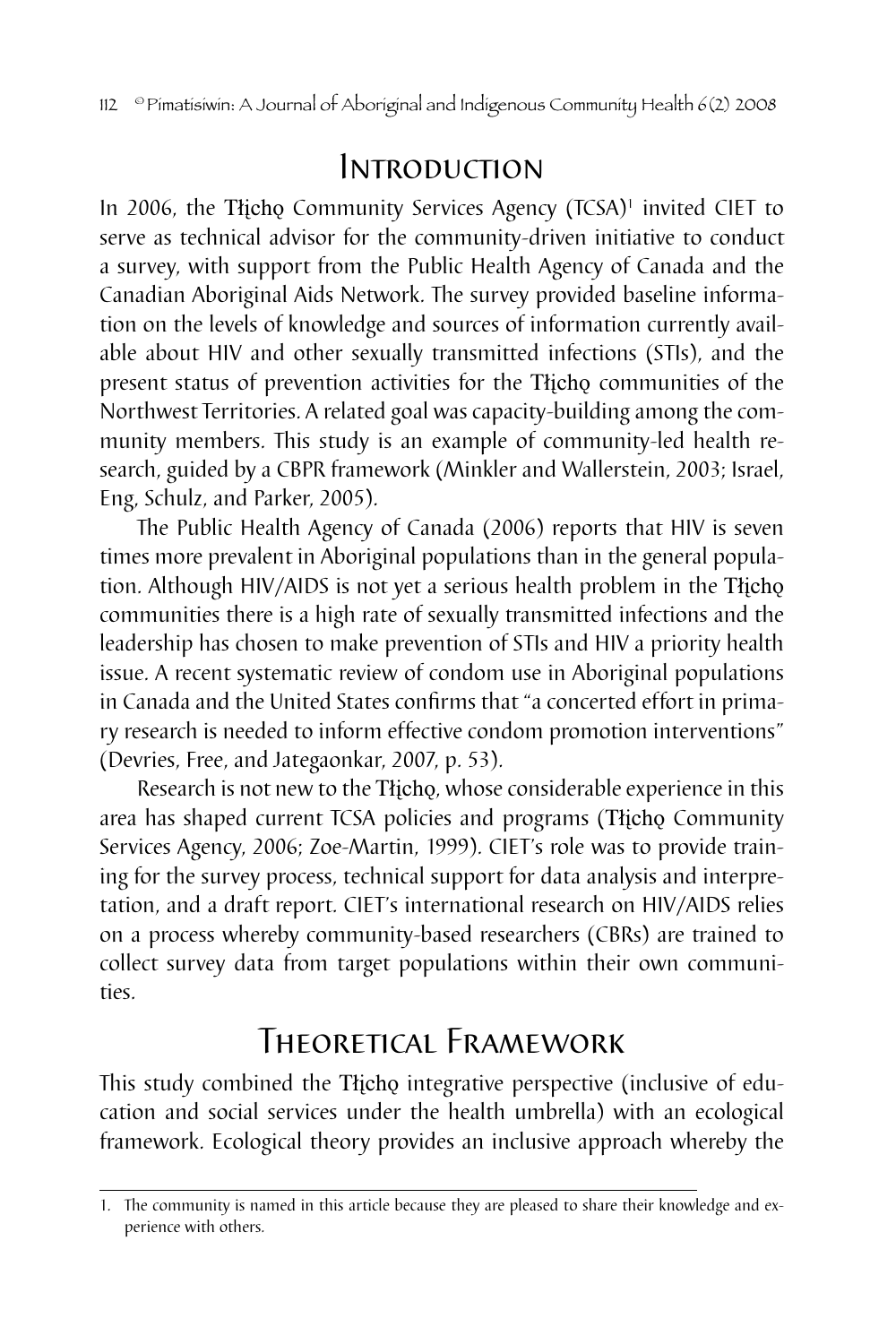research issue is examined within the context of various levels of environment (Bronfenbrenner, 1995).

## Resilience Approach to Planning

The exact concept of resilience is the source of much debate and there are evolving definitions, many of which suggest good developmental outcomes despite high risk status (Werner, 1995; Luthar et al., 2000). In this project, we see resilience as more than just protection against adverse conditions (Health Canada, 2004; Dion-Stout and Kipling, 2003; Anthony, 1987). We understand resilience to combine spirituality, family strength, Elders, ceremonial rituals, oral traditions, identity, and support networks to build futures (HeavyRunner and Marshall, 2003; Rook, 1985) beyond the negative tone implicit in "the capability of individuals and systems to cope and flourish successfully in the face of significant adversity or risk" (Reid et al., 1996/97, p. 83). The primary prevention logic of this line of research is simple and compelling: build on original strengths to avoid negative outcomes in future generations (Dion-Stout and Downey, 2006).

## **FTHICS**

This project received ethics approval from the Ottawa ACADRE board, which has membership from each of the five national organizations (Assembly of First Nations, Congress of Aboriginal Peoples, Métis National Council, Inuit Tapiriit Kanatami and the Native Women's Association of Canada), and is licensed by the Government of the Northwest Territories through the Aurora Research Institute. Community-led discussions around target populations, forms of consent and recruitment ensured appropriate protocols and techniques for data collection. Guidance from the Community Advisory Committee and the TCSA ensured that the research met the standards of the Tłįcho leadership.

During data collection, interviewers asked permission from every potential respondent before commencing, informing them each of their right to refuse to participate, or to refuse to answer any question, and confirmed that no names, addresses, or any other identifying feature would be recorded during the interview.

The interviewer explained what the research was about, how the data collection would be performed, distributed the materials (pencils and forms), and collected them after the completion of the exercise. All com-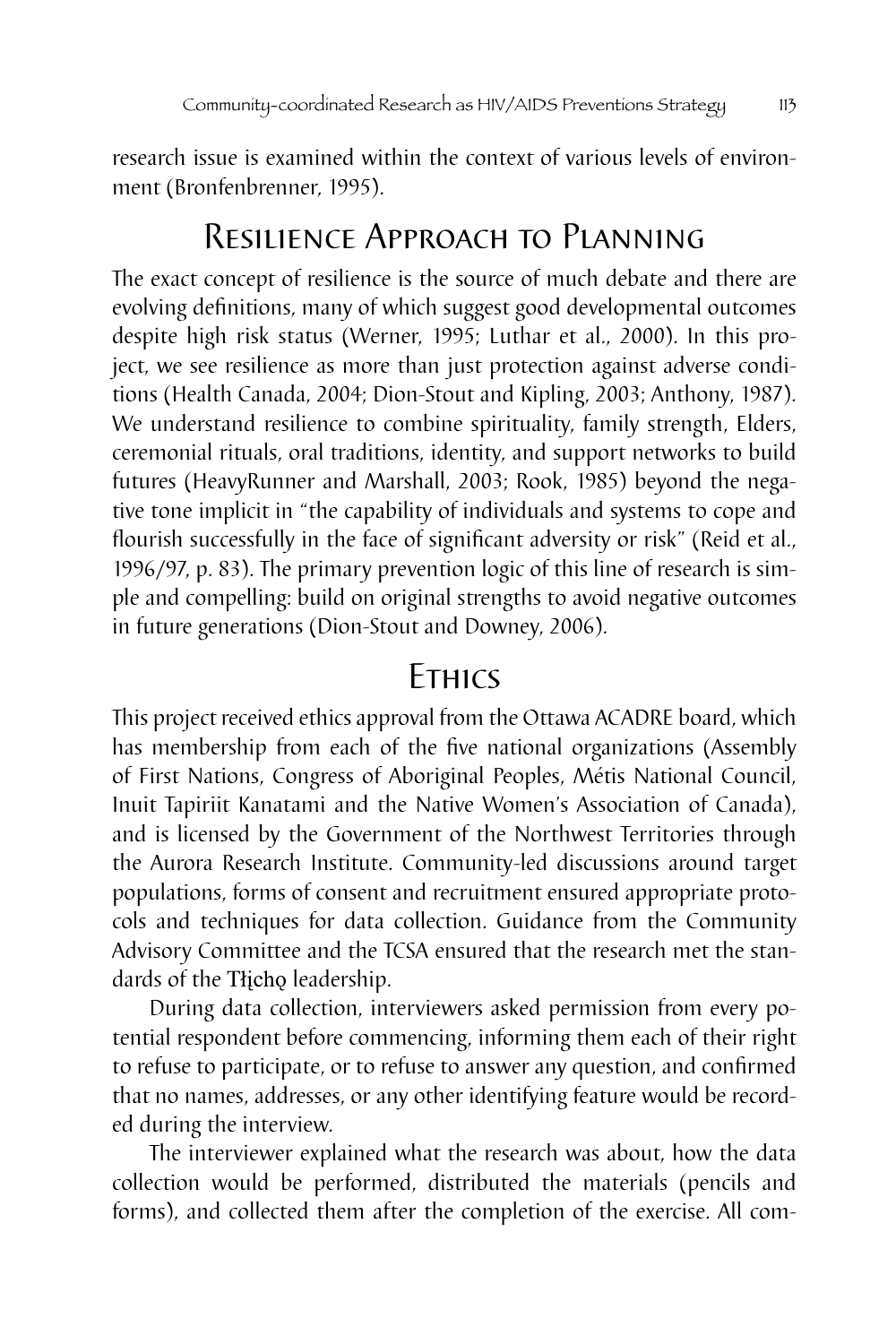pleted surveys were put into an envelope, sealed, labeled, and placed in a locked box in front of the group or individual to confirm the privacy promised to them in relation to the content of the information gathered. Before leaving each group, CBRs asked the participants not to comment to their family, friends, or other community members who might not yet have completed the process.

# Research Personnel

## COMMUNITY ADVISORY COMMITTEE

A committee of Elders, health service personnel, and TCSA staff members and a preliminary intervention program were in place prior to the initiation of the research. The TCSA, in conjunction with the community advisory committee, created a research component within the overall STI prevention program which is called *The Tłįchǫ Healing Wind Strategy* and invited CIETcanada to provide technical resources and training as part of the research process.

The goal of the broader Tłicho Healing Wind Strategy is to reduce the incidence of sexually transmitted infections (STIs) in the region through promotion of healthy sexual practices in the context of respectful relationships. The overall objectives include:

- Develop a research base that will indicate how and why STIs are being contracted and spread throughout the region at such a high rate of infection;
- Develop a communication plan that will inform all Tłįcho citizens of the dangers of STIs and the importance of healthy sexual practices;
- Develop a knowledgeable effective network of community-based workers who can emphasize the importance of the STI messages in each community consistently;
- Develop an information system that will enable the project team to monitor and track cases of STIs and measure the results achieved through this strategy; and
- Review the school health program in relation to STIs and sexual health, and look for ways to improve the effectiveness of the teaching and learning.

As part of this strategy the TCSA initiated the research project, and continued to oversee the process, attending training sessions and workshops,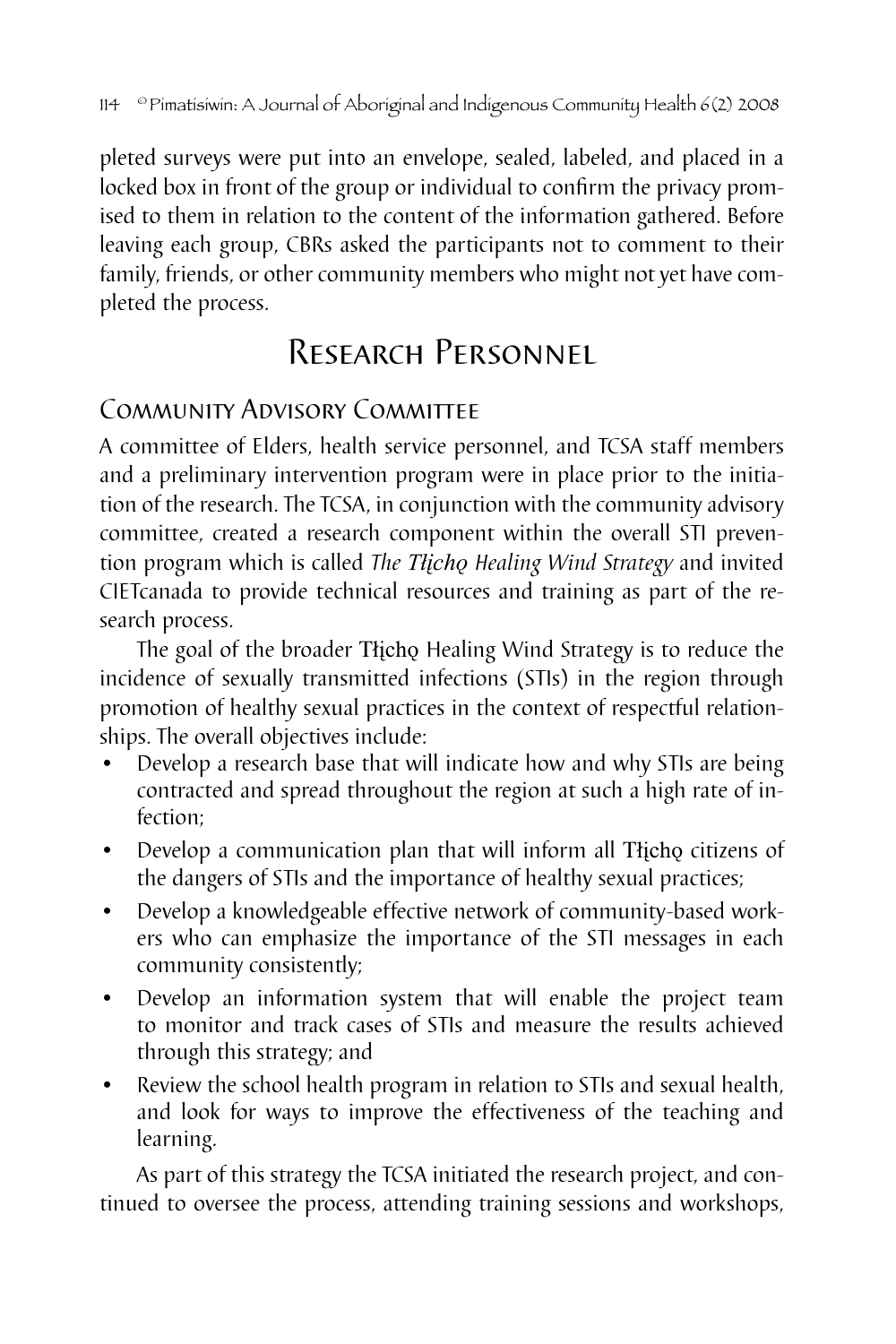advising on CBR selection and role, sample selection, analysis, and planning interventions.

#### The Community-based Researchers (CBRs)

The Advisory Committee selected community-based researchers, most of whom were employed as Community Health Assistants. The training and survey exercise became part of their employment assignment. CIET researchers trained these 16 women from the four Tłįcho communities (Behchokò, Gamèti, Whati. and Wekweètì) to conduct the surveys. Two men left the team early on.

# PARTICIPANTS: THE SAMPLE

#### Sample selection strategy

Although the target population for STI prevention is youth, the CBRs and Advisory Committee chose to include the entire Tłįcho population above 9 years of age. The motivation was two-fold: to get as broad a base as possible about the current level of knowledge in all age groups, and to use the survey process as a community awareness tool. The goal was to survey 100% of the population over 9 years.

The effectiveness of this broad approach will be measured in the impact assessment, as the survey process itself will have become a source of awareness and information about STIs. The CBRs answered questions for the participants about HIV/STIs, but only following survey completion.

# The Research Process: The Training and Fieldwork

Training began in Yellowknife during November 2006, with the goals to understand the objectives of the survey; to understand the instruments for data collection; to learn facilitation and interview techniques; to understand the importance of consent and confidentiality; and to learn about research methodology and how to translate it in practice. In the first 3 day workshop the CBRs learned how to use and implement the data collection instruments in both self-administered and interview-administered modes and discussed the importance of consent and confidentiality.

Most questionnaires were self-administered by the participants. Exceptions were made for participants who could not read or required help.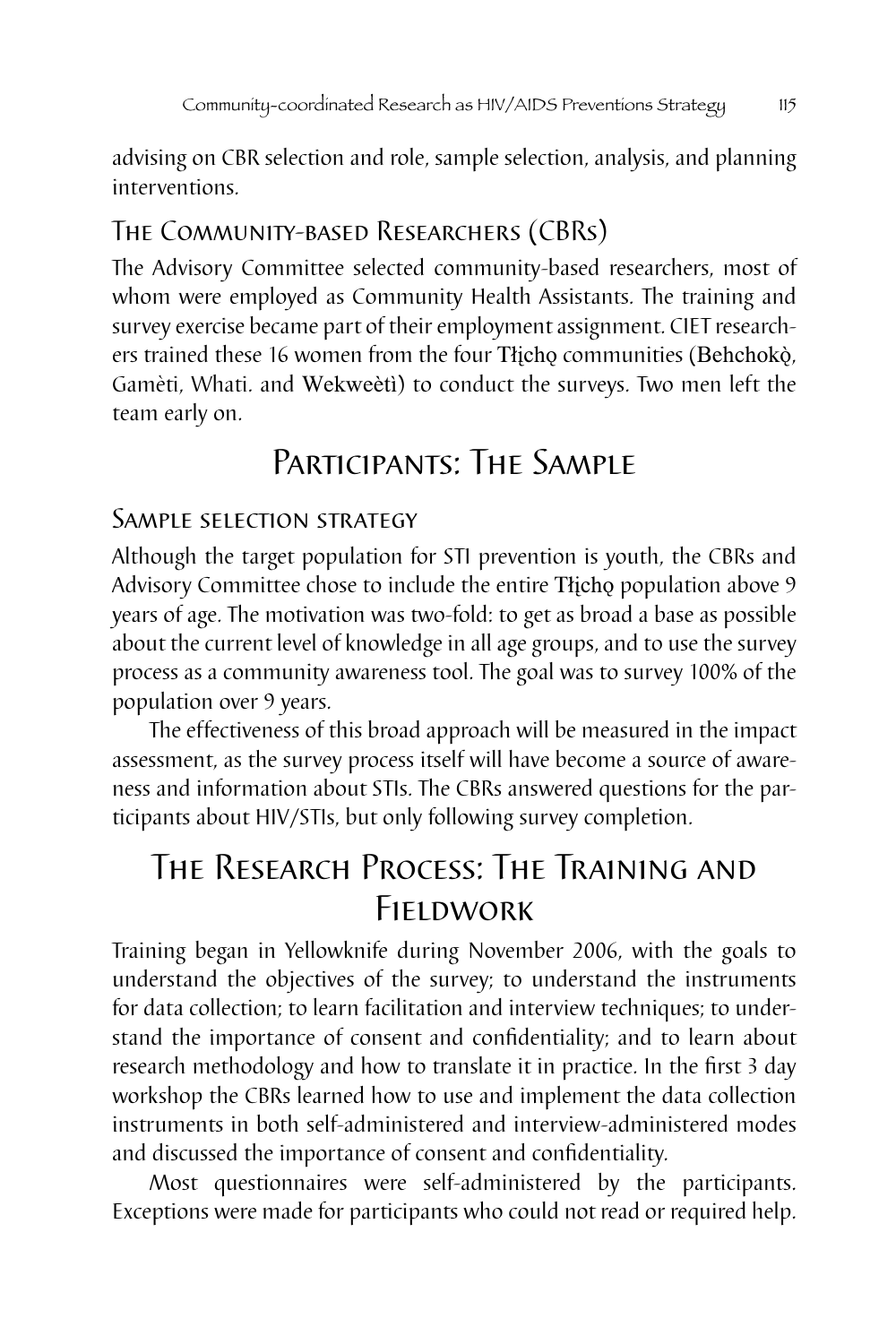In this 29% (394/1354), the CBRs conducted the instrument interview-style and this was noted on the questionnaire. The survey was also translated into Tłįchǫ for those who were not fluent in English.

The second 3 day training exercise provided an introduction to concepts of data management and entry. During the training, CBRs learned data entry using *EpiInfo* (Enter) software and learned the importance of double data entry and validation to account for keystroke errors. The second round of data entry was completed by the technical support team, as was preliminary analysis of the data.

A final 3 day training workshop in June 2007 completed the first survey cycle. The community team examined the findings in the draft report and developed an intervention plan. The effectiveness of the interventions will be measured within a year in the next survey cycle.

Evaluation of the training centred on written evaluations at the end of each training day to measure comprehension and satisfaction. This was complemented by verbal debriefing sessions with the CBR leaders.

During the survey period, telephone calls with the lead CBR monitored progress and provided trouble-shooting as challenges arose. By keeping notes through the phone calls, we were able to evaluate the longer range effectiveness of the training, identifying weaknesses and areas to emphasize in the next training session.

At the start of each of the three training sessions, an oral discussion of the process thus far served as an evaluation tool, as many of the team members were more comfortable speaking than writing. With the permission of participants, these sessions were taped and analyzed later for content relevant to evaluation.

# Evidence Base

Community-based researchers (CBRs) collected data between November 2006 and January 2007 from the four communities, as well as from the Chief Jimmy Bruneau School, attended by students from all four communities. CBRs also identified Tłįcho community members who had relocated to the nearby urban centre, Yellowknife. Participation rates were high, with more than two-thirds of the total target population taking part in the survey: 1354 respondents answered an "adult" questionnaire (for those aged 14 and older), and 241 answered a "youth" questionnaire (for those aged 9–13). Parental consent was obtained for those 9–15 years, either directly or through the school.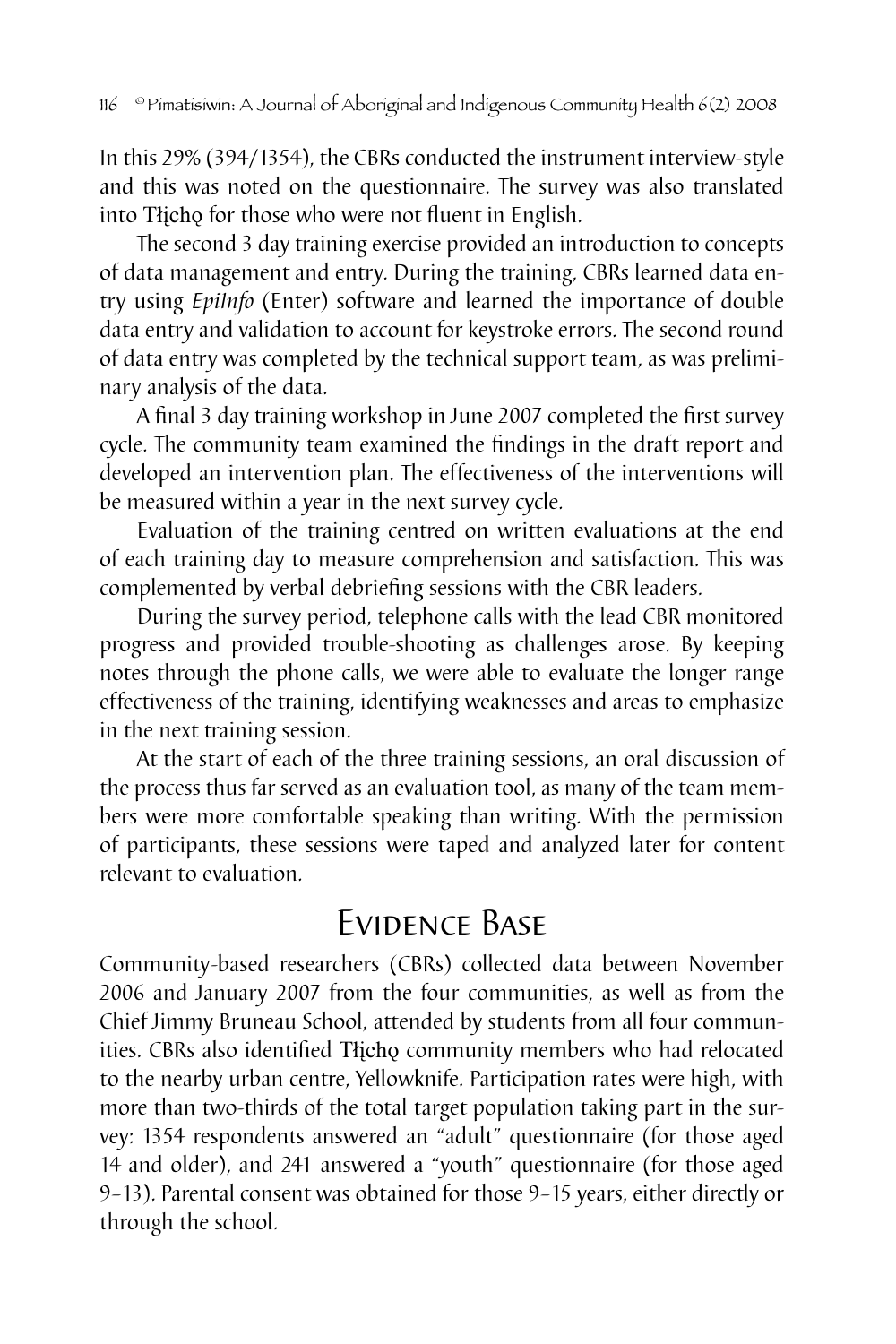# QUALITATIVE DATA

Many people (96) took up the option to add hand-written comments to the questionnaire. We collected, tested, and analyzed them by themes. Some comments were very brief, while others took up most of a full page. We reviewed the comments for key words; these were wide ranging. The following categories emerged: (1) personal reflections; (2) problem identification; (3) intervention recommendations; and (4) support for the survey process. We integrated these into the final report.

## Analysis

The data collection and analysis methods relied on modern epidemiology and participatory research techniques used by CIET in over 50 countries worldwide (Andersson, 1985; Andersson et al., 1989). Analysis in May 2007 involved three CBRs who had taken on supervisory roles during the data collection phase. They received intensive hands-on training around analysis and provided preliminary feedback on the results.

Analysis relied on open source analysis and geomatics software, *CIETmap*. Population weights ensured the sample was balanced in relation to the four communities. All reported findings are weighted results. We relied on the Mantel-Haenszel procedure (Mantel and Haenszel, 1959) to examine subgroups, reporting only statistically significant results (95% confidence level). The narrative provides proportions among those who answered the question, and the denominator for each proportion is presented to convey the extent of missing data for each question. Missing data refers to those who did not respond. We describe associations using the Odds Ratio (OR) accompanied by a 95% confidence interval.

## **RESULTS**

#### Substance Abuse

One third (440/1291) of adult respondents claimed they got drunk a few times a month. Some 2% (28/1306) claimed to have injected street drugs within the past six months, and the same proportion (32/1289) claimed they planned to in the future. Respondents who did not have sex while using alcohol or drugs were more likely to engage in safe sexual behaviours (such as using condoms) than respondents who did have sex while using alcohol or drugs. Among the youth, 17% (41/236) overall had tried drink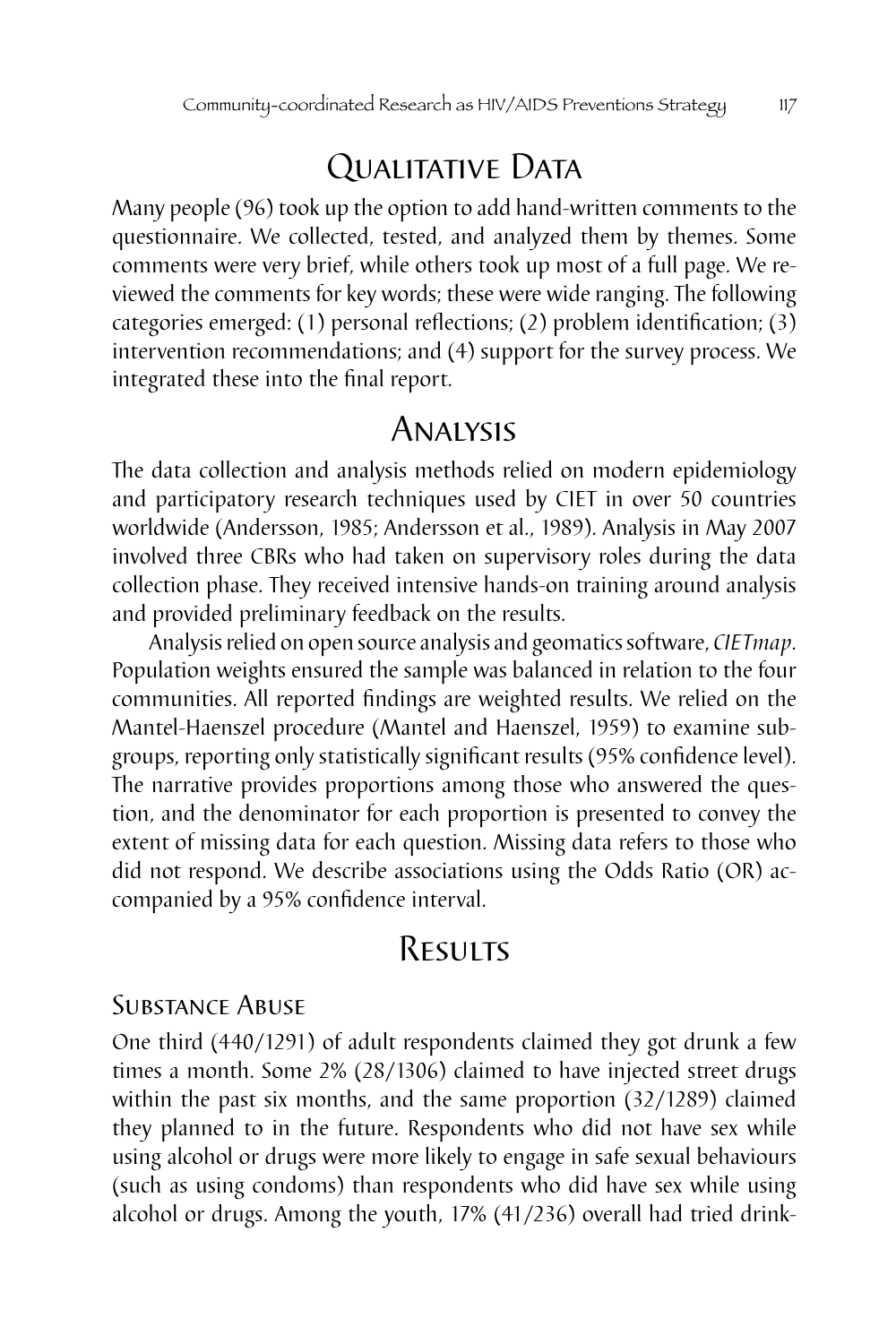ing alcohol; however, one-third (23/65) of those over the age of 12 had tried drinking alcohol. One-fifth (53/237) overall had tried smoking cigarettes and just over 6% (16/236) had tried taking illegal drugs.

## SEXUAI BEHAVIOUR

The average age of first sex was 16 years; 12% (121/985) first had sex at age 13 or younger. High proportions of respondents do not use condoms for oral, vaginal, or anal sex, and only 42% (463/1104) claimed to have used a condom the last time they had sex. When asked if it was okay to expect sex without a condom, 12% (156/1316) felt it was okay, and 22% (284/1316) did not know. Nearly 10% (124/1307) claimed to have had sex with more than one person in the last month. Among the youth, 41% (101/237) had previously had a boyfriend or girlfriend, and 4% (11/237) had previously had sex.

## Forced Sex

Just over 16% (210/1302) of adult respondents claimed they had previously been forced to have sex, and 5% (71/1302) did not know. Some 4% (54/1307) admitted they had forced someone else to have sex, and 6% (77/1307) were not sure if they had. Respondents who had never been forced to have sex were less likely to admit they had forced someone else to have sex than respondents who had been forced to have sex. Among the youth, 56% (142/238) claimed they had been picked on or bullied in the last year. Additionally, 7% (18/231) claimed that an adult had touched their private parts, and an additional 7% (14/231) did not know.

## Views about HIV and Sexually Transmitted Diseases

Overall knowledge around several key issues was low. For example, 44% (588/1333) did not know if you could tell someone had HIV just by looking at them. Additionally, more than one-quarter (340/1321) disagreed that condoms could prevent HIV, and 29% (384/1321) did not know. Some 40% (539/1331) felt that people living with HIV/AIDS should be forced to leave their community, and 31% (412/1331) did not know if they should.

## Testing

One-third (461/1297) of respondents had previously had an HIV test; however the majority of these had only one test in the last two years. Some 10% (43/461) of those who reported getting tested did not know the result of their test. Seven respondents reported a positive result on their most recent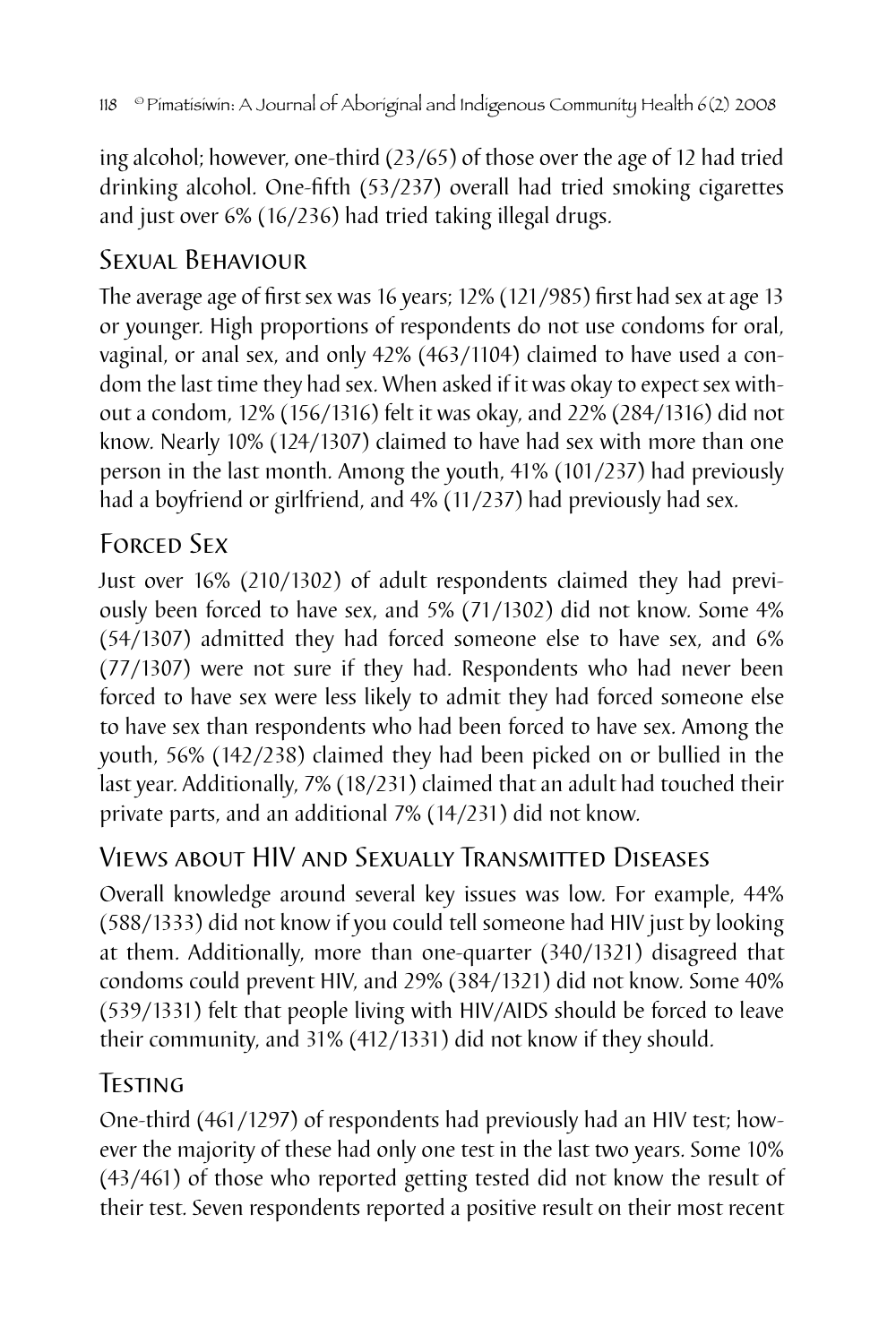test for HIV. Nearly one-third (413/1292) of all respondents claimed they were worried about the accuracy of HIV tests.

## Feelings of Support

The majority of adult respondents (88%, 1184/1339) felt their family showed them support, and nearly 80% (1023/1297) felt they had friends they could count on, even when they disagreed. Nearly half (588/1291) of respondents felt their community gave them all the opportunities they needed to become what they wanted to be, and 88% (1122/1274) felt there was someone in their life they respected. Among the youth, two-thirds (159/236) claimed there was someone other than their parents that they looked up to. More than one-third (92/239) agreed that their parents or guardians did not understand the problems they face, and an additional one-third (85/239) did not know. Nearly two-thirds (155/235) said their parents or guardians set clear rules for them to follow, but only half (127/237) said they get into trouble when they do not follow the rules. As stated by one male participant: "We need a great deal of healing in our communities. We need to stop blaming, being victims, and start helping ourselves and others to heal. We need to teach our Elders to help us teach our youth."

## Culture and Spirituality

In terms of culture, 92% (1178/1283) of respondents said they were proud of their culture and 96% (1285/1344) said they respected their Elder's teachings. More than 90% (1202/1321) had taken part in traditional Aboriginal practices (i.e., drum dance) in the last year, 64% (852/1354) had taken part in cultural activities (fishing, trapping) in the last year and 63% (833/1331) had been to a traditional Elder.

### Sources of Information

Popular sources of information included school, clinic, TV, and family/friends. Nearly all respondents had access to TVs and radios. Among the youth, just over two-thirds (163/236) had heard of HIV or AIDS, and 7% (19/236) did not know. When asked what their main source of information was, school was the most commonly mentioned source, followed by TV and Internet.

# STRATEGIC PLAN

The strategic plan includes both short and longer term interventions based on the survey findings. An immediate activity (youth sessions) will continue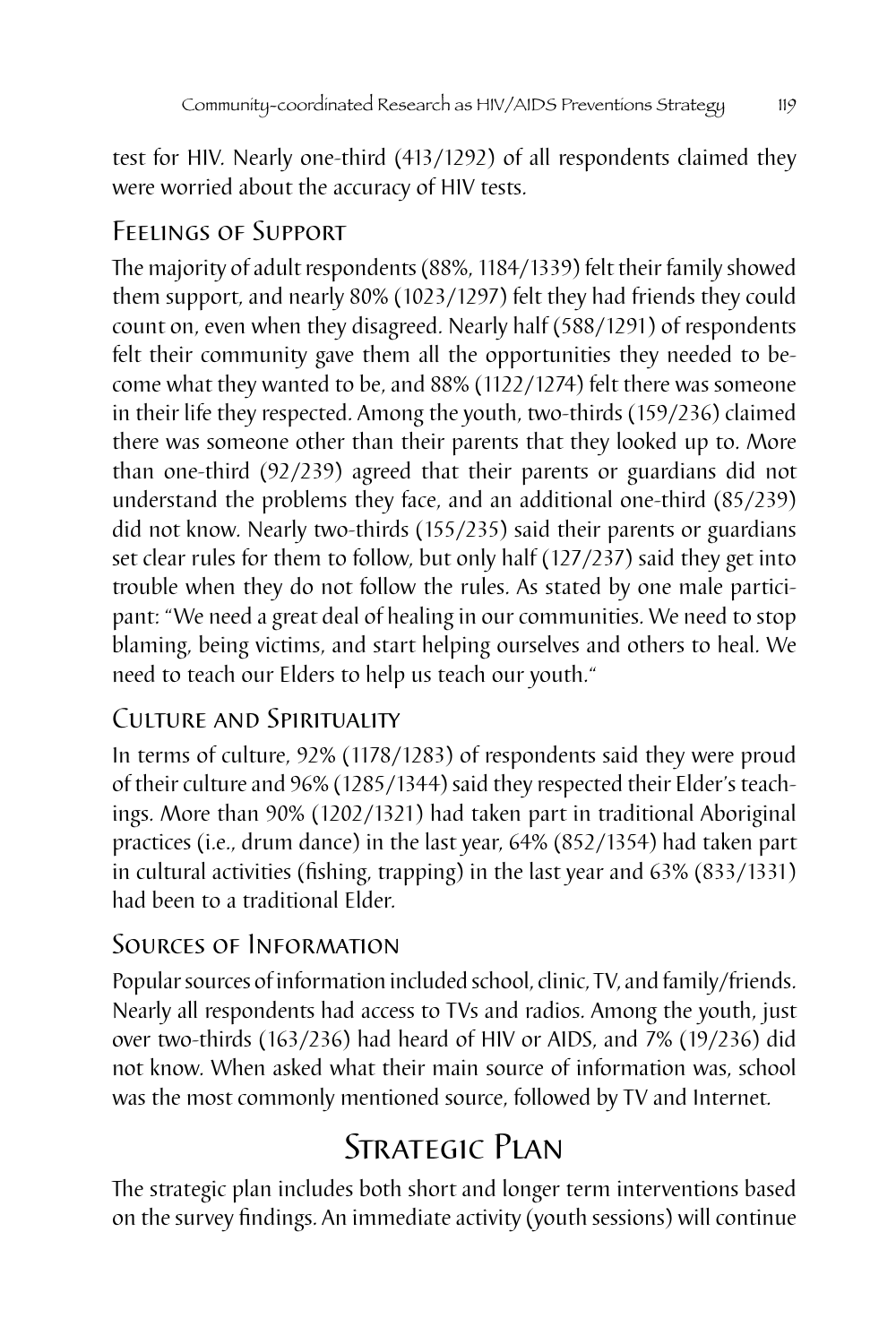to develop existing CBR and youth capacity. A *Tłįchǫ Healing Wind Advisory Network* will oversee implementation of the strategic plan in a meaningful and timely manner and to support community ownership of and leadership to address regional issues around healthy sexuality.

Data analysis outcomes generated a research base that informs methods of addressing the major objectives of the *Healing Wind Strategy*. In the final workshop, the team of community-based researchers and other associated health professionals from the Tłįcho communities began discussions around the survey findings. They identified these priority issues:

- Lack of knowledge of healthy sexual practices despite the seeming availability of STI/HIV information messaging in the community;
- An association between higher levels of risky sexual behaviour and substance abusers compared to those who were not substance abusers;
- Lack of knowledge/awareness about the purpose of STIs and HIV testing and accuracy rates; and
- An association between sexual abuse survivors becoming the perpetrators.

# Unexpected Results

### Language

The Tłįchǫ have a history of colonization and missionaries had a strong influence on their language. During those years, new words were introduced to the Tłįchǫ language to refer to sexuality and many of these had negative images and connotations in Tłįchǫ. The CBRs found this handicapped the survey process in the Tłįchǫ language, and thus developed alternative terms and phrases to make discussions around STIs less value-laden and judgmental. A research product will be an educational video using this new terminology to open discussions about STI prevention in a more positive and constructive environment.

#### Training

Within the three CIET-facilitated training sessions, CBR leaders emerged to coordinate the survey process, monitor the populations being reached, and store the completed questionnaires in a secure place. The role of the leaders grew to include problem solving, motivation of CBRs, and eventually training of additional team members.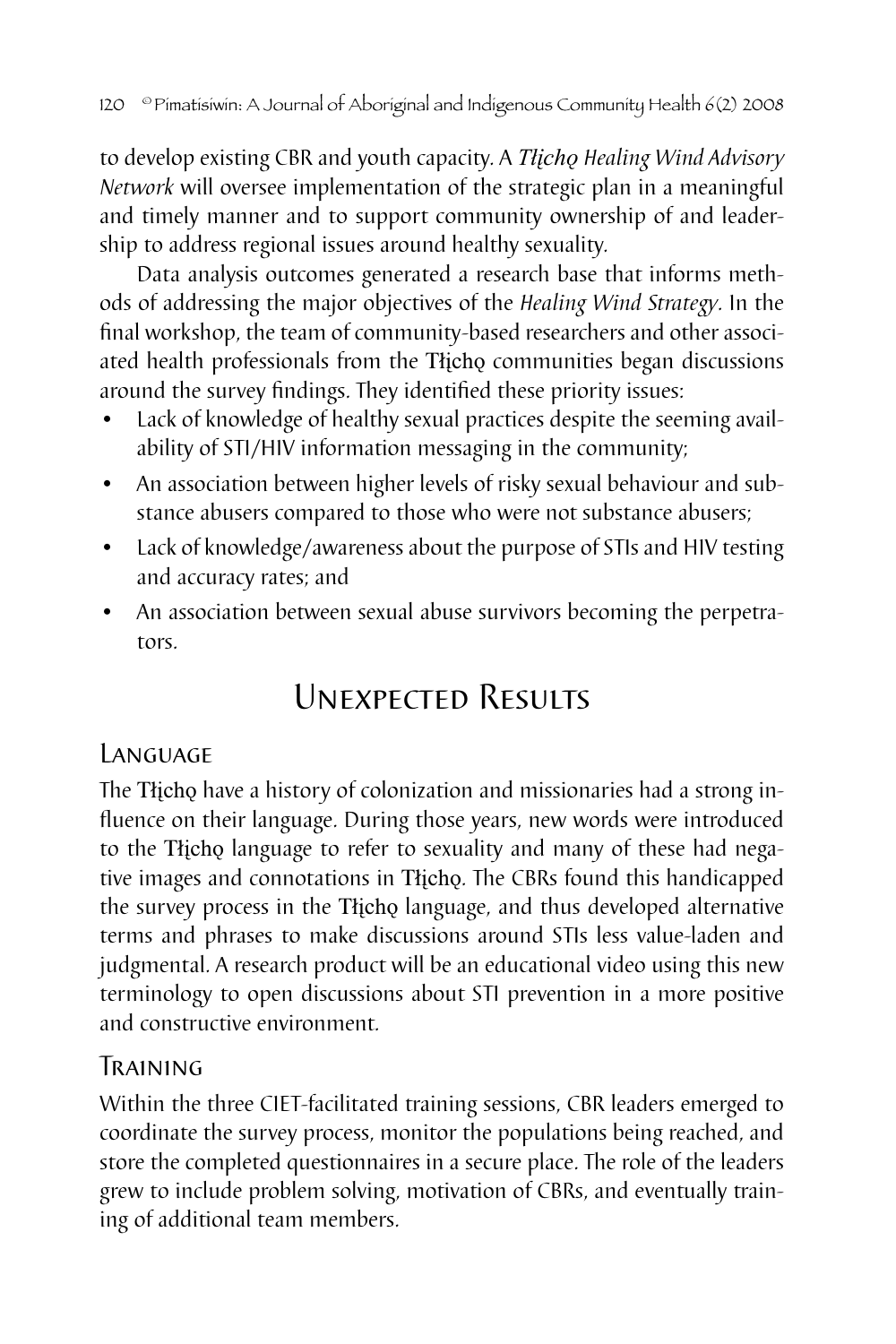The CBR team changed somewhat through the process, with several who were trained at the start withdrawing for personal or employment-related reasons. The leaders simply recruited and trained others to fill those spots, selecting new people with social or employment networks that enhanced their ability to reach the population groups that were missing from the survey process to date, e.g., a nearby urban centre, out-of-school youth.

# Limitations

Surveying 100% of the population over 9 years of age in 4 remote northern communities involved a substantial work load for the CBRs. The age range will be limited in the impact assessment, most likely to 14–29 years, to target the most-at-risk groups of youth. However, the data collected from the older participants in this cycle indicated a strong commitment to prevention. Similarly, the Elders indicated a commitment, and also a need for more current knowledge. The inclusiveness served a useful purpose.

Finally, the CBRs had some difficulty reaching an adequate sample of the out-of-school youth population. This group will be targeted more strategically in the next round.

# Interventions/Next Steps

Through round table discussions and small-group work, the research findings informed the development of a work plan of shorter and longer term initiatives that reflect and utilize regional and territorial resources. Of the main findings, the association between substance abuse and the lack of condom use was identified as an issue that could be readily addressed in a short-term intervention within existing resources.

### Immediate Intervention: Healing Wind Youth Outreach

A series of Addiction and Condom Use Youth Training Sessions will be offered to high-risk youth (maximum of 20 per group) by four to five community based researchers at the Friendship Centre in Behchoko one evening a week from 9–11 pm for a five-week period.

Participant recruitment strategies will include posters in key community locations where these youth can be found (the store, youth centre) and via word of mouth. The sessions may be divided into two groups if participant response merits this, and will cover:

Baseline information from youth to inform the development of additional interventions;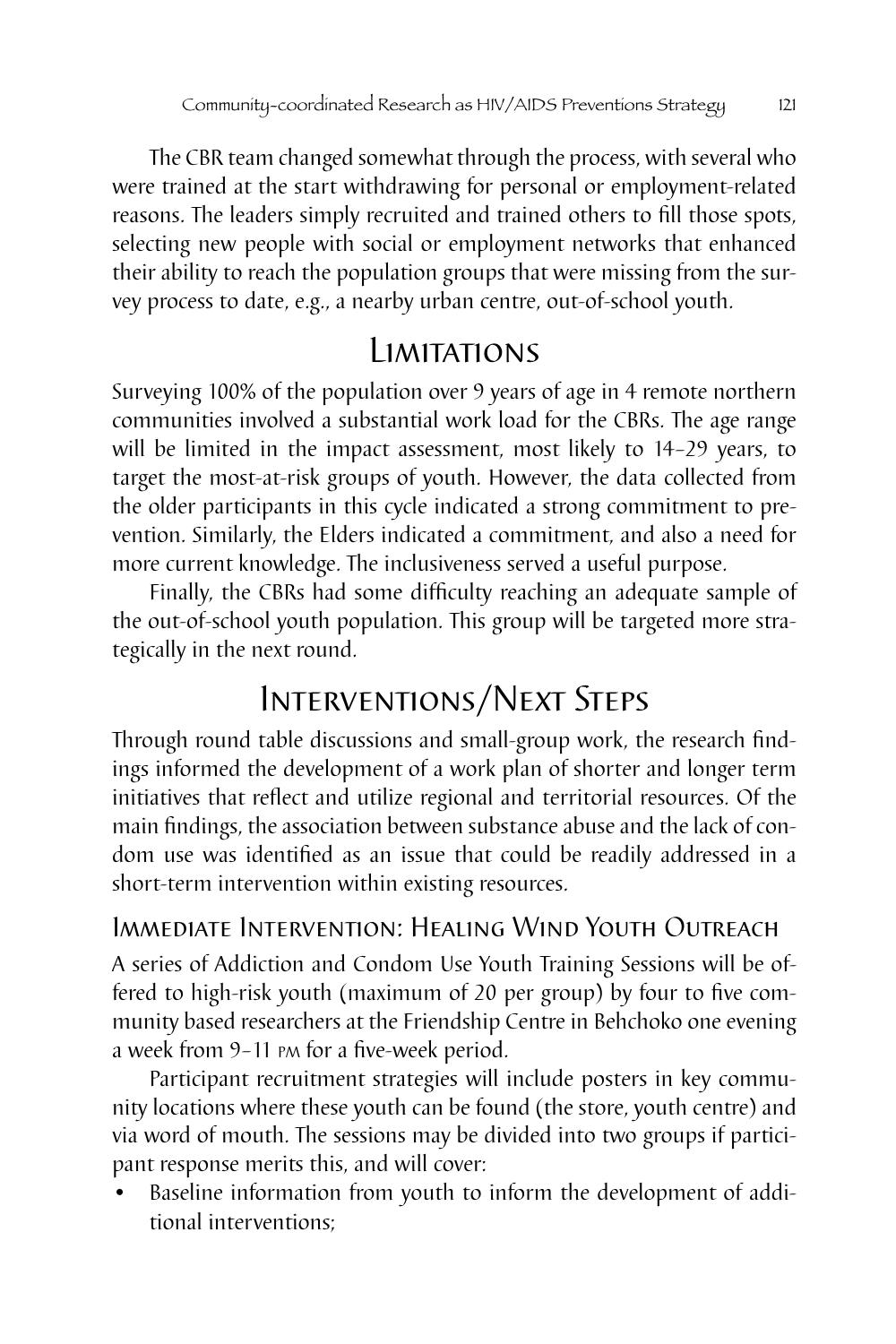- Information to guide target-specific programming; and
- Youth who participate in the sessions become messengers as they share the lessons learned within their own peer groups.

A network of trained community workers and health care professionals will ensure that this type of preventive intervention is not merely a one time event.

#### Intermediate Interventions

#### *1. Tłįchǫ Healing Wind Network*

A sustainable *Tłįchǫ Healing Wind Network* will allow the TCSA to respond to survey findings with meaningful and timely interventions (short and long term), and also to support community ownership of and leadership to address regional healthy sexuality issues.

This network will be inclusive of a *steering committee* to oversee the broad application of the strategic plan; a *preventive teaching team* that will lead the development and implementation of community interventions; and a *counselling team* inclusive of health care professionals and trained community liaisons that will aid with culturally appropriate messaging and follow up.

Research findings indicate that the majority of community members do not feel there is a lack of healthy sexuality information available, yet there is a disconnect between information availability and implementation of that information into practice. The *Healing Wind Network* will address this issue directly by assessing elements of the existing system such as overall human resource capacity methods of information dissemination, as well as teaching and counseling practices.

#### Anticipated outcomes

- Strong, trained core teams of community leaders;
- Strategic, sustainable, long-term leadership for programs, resources and research related to STI prevention; and
- Opportunities for community leadership development across the age span to ensure continuity of leadership and community relevance.

#### *2. Increasing Human Resource (HR) capacity*

There are a limited number of Tłįcho health professionals within the current system and their ability to fulfill the demands of their regular roles and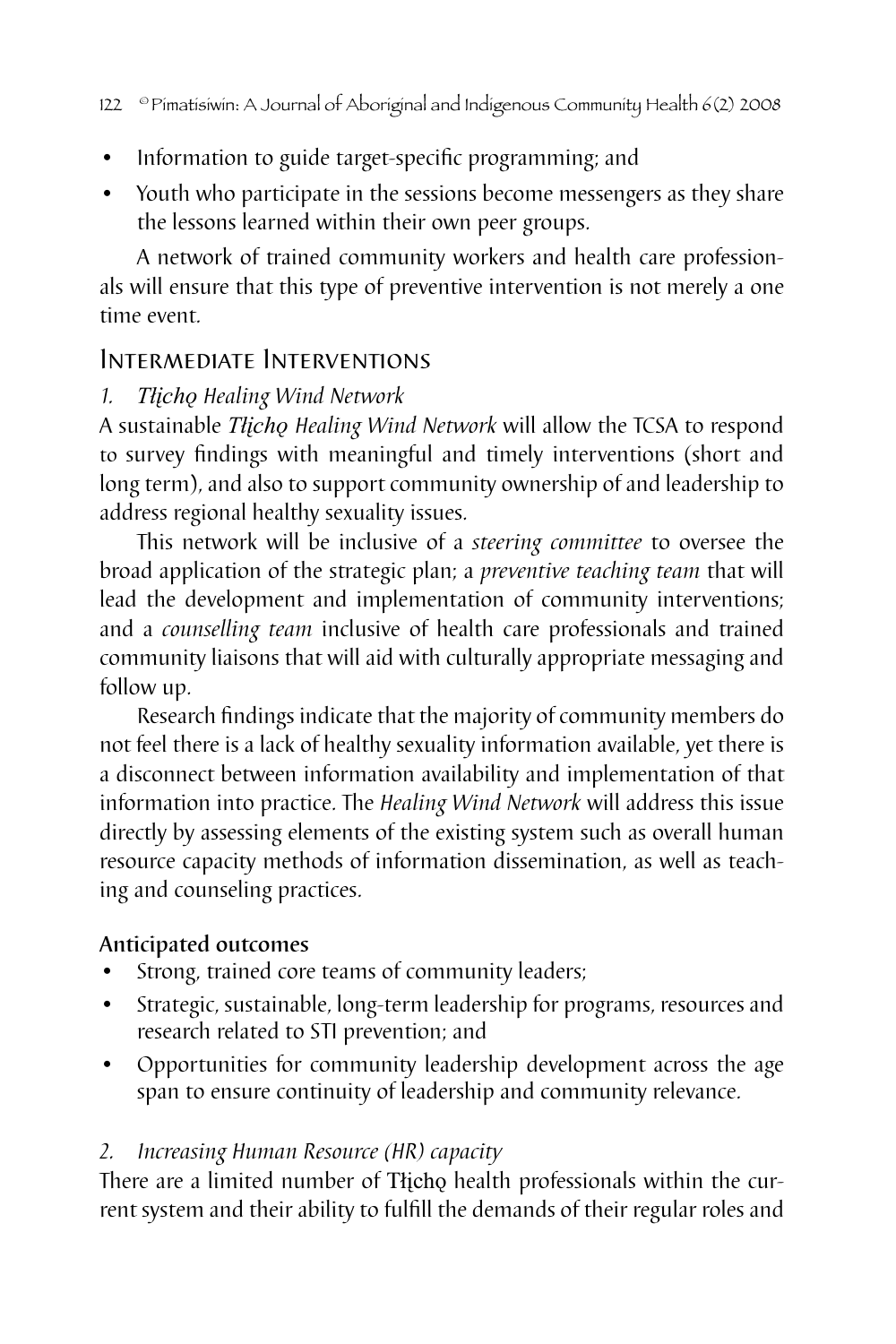responsibilities as well as take on new initiatives is restricted primarily by lack of time. Likewise, the external health care professionals who are hired by the TCSA to work within the region are also limited in their ability to meet all the needs within the communities due to the broad nature of their job descriptions, increasing demands, and high turnover amongst their colleagues (community and non-community based). The Healing Wind strategic plan outlines the need to develop a knowledgeable, effective network of community-based workers who can emphasize the importance of the STI messages in each community consistently and this can only be accomplished through building regional and local capacity.

The first step in creating and bolstering the HR capacity of the Network is to engage current employees within TCSA whose job descriptions are naturally suited to contribute to the healthy sexuality strategic plan (i.e., Community Health Workers (CHRs), wellness workers, and social development programmers).

The second step in enhancing the capabilities of the network includes mentoring and training additional community workers. A training component will be added to the *Addiction and Condom Use Youth Training Sessions*. The first phase of the five-week youth sessions will be considered a "pilot" in which each team member will mentor a "facilitator-in-training." Trainees will preferably be existing TCSA staff requiring facilitation experience and/or youth from the communities who show leadership potential. Participation in the pilot will provide trainees with hands-on facilitation experience and a reference point for future facilitation training. After the pilot sessions are complete, the existing Healing Wind *preventive teaching team* will provide directed facilitation training to prepare trainees to lead *Addiction and Condom Use Youth Training Sessions* in their own communities. Job descriptions of current TCSA workers may need to be reviewed to ensure compatibility of roles and responsibilities with the Healing Wind strategic plan.

#### Anticipated outcomes

Trained personnel with relevant range of skills and resources to address STI prevention in communities as part of their professional relationship.

#### *3. Assessing teaching and counselling practices*

The survey revealed that nearly all respondents had access to information sources such as radio, television, and print, and many claimed to have heard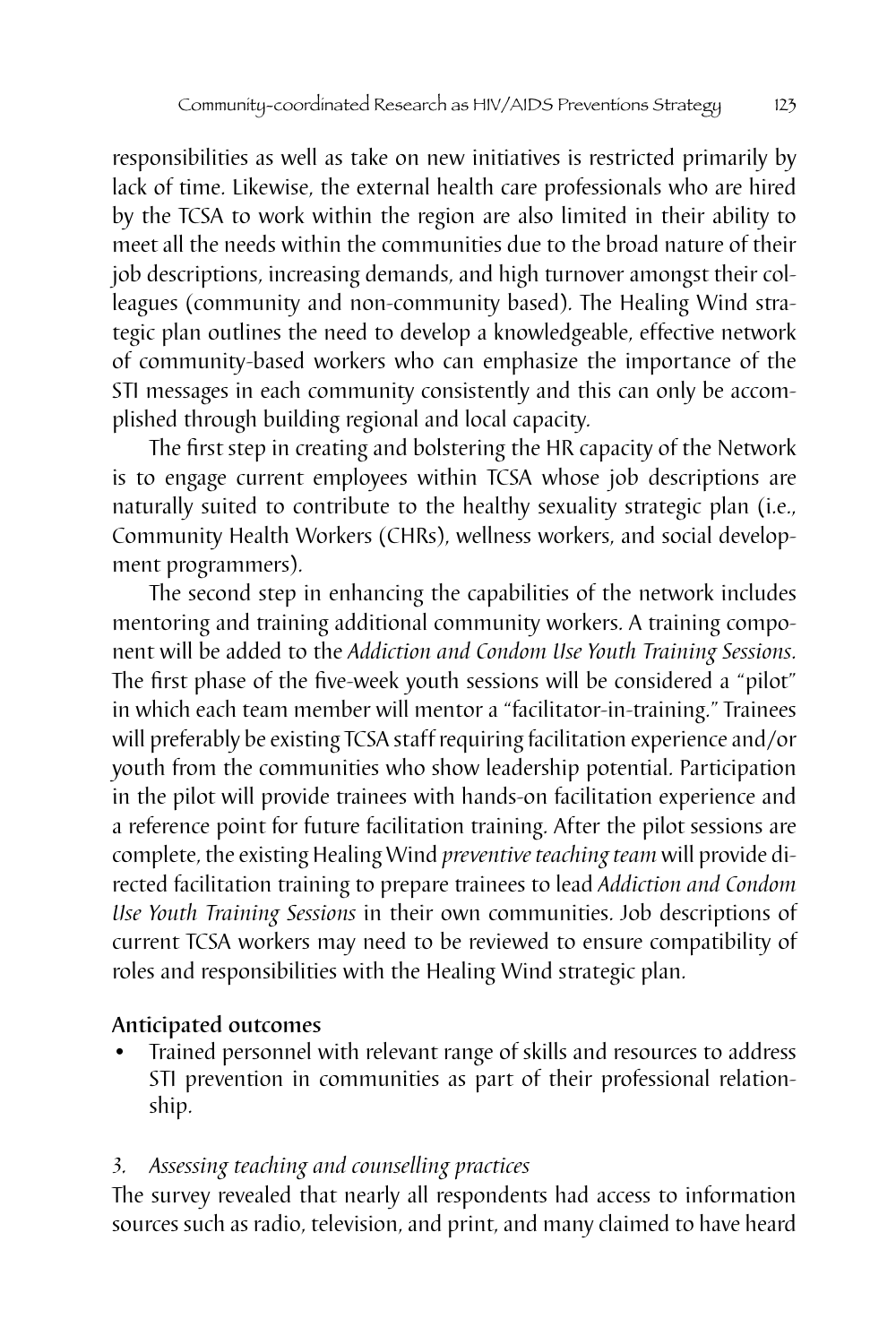about HIV from these sources, yet there was little evidence to suggest any of them had any impact on sexual behaviours (such as condom use) or getting tested for HIV, Hepatitis, or Chlamydia. There were also no protective effects around behaviour found with regards to other programs such as those who learned about HIV/AIDS through the schools or clinics. Therefore, an assessment of the existing counseling and teaching practices will be undertaken to explore how the information is being shared and why the application to healthy sexual practices is not occurring. The school health program will also be evaluated in relation to STIs and sexual health teaching practices, for ways to improve effectiveness. These initiatives will be designed by the steering committee and applied by the *preventive teaching and counseling team*.

#### Anticipated outcomes

- Stronger partnership among teaching and health personnel;
- Shared programs specific to STI prevention;
- Development and implementation of targeted and culturally appropriate educational and health promotion resources; and
- Enhanced skill set for teaching and counseling personnel around STI prevention.

#### *4. Improving information sharing and follow-up activities*

Issues of information dissemination are multifaceted. An evaluation of the current educational materials used in the programming for cultural relevance and language use may be needed based on the outcomes of teaching and counseling assessments. Potential issues with current information sources may include lack of cultural relevance and language discrepancies or miscommunications.

A broader information sharing issue relates directly to the distribution of data and results from studies by the Government of the Northwest Territories (GNWT) Department of Health and Social Services to the TCSA health care staff. Access to patient statistics and outcomes on a real-time basis would enhance counseling and follow up, increase positive end results for patients, and may very well prove to be an essential component to reduction of STI within Tłįcho communities. Improving communication between the appropriate TCSA network members and the GNWT will improve monitoring and tracking of cases of STIs and aid in measuring the results achieved through this strategy. This will require team building between the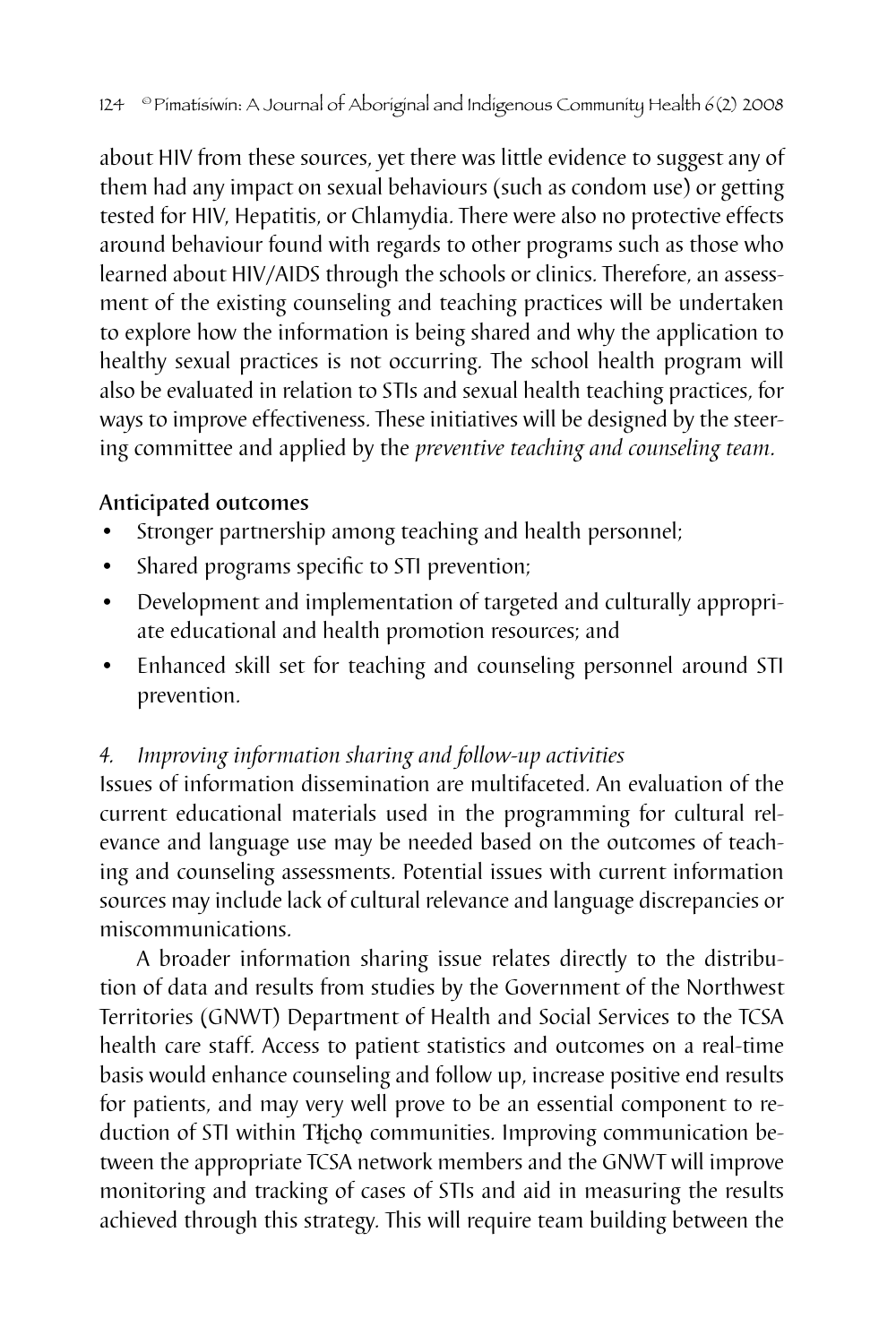GNWT and the Preventive Teaching and Counselling Team. Local personnel can play an important role in follow-up.

#### Anticipated outcomes

- Stronger partnership between TCSA and GNWT STI personnel/networks;
- More efficient system for communicating STI incidence rates;
- Increased capacity of local personnel specific to STI prevention; and
- Development of an efficient and culturally appropriate follow-up system.

# Community Input and Support

Survey participants provided many suggestions and recommendations on how to help the situation in their communities. Most recommendations stressed the need for various workshops for all groups within the communities, general health workshops, specific workshops on the issues, related programs for youth, and more research.

Elders were also mentioned several times as a potential resource as long as they were made aware of the issues. One 28-year-old male suggested that Elders have to be made aware of the problems at hand:

Sometimes they are left in the dark, and not understanding why young kids are dying and doing bad things.

An Elder said,

We need to have all Elders involved and their input on this questionnaire. This way Elders will be able to help by sharing this idea and their knowledge to make this program work in the lives of people and youth, which will bring peace among all. We all need one another's strength and cannot leave the wise people out.

Youth programs were also mentioned. For example,

As a mother I would like to see the changes in our community and in our homes. I hope you will quickly put in many programs regarding health issues. I have a great love for my children and for my brothers and sisters and please, please do something good for us to see.

With regard to the research process and the implementation of the survey, one 21-year-old survey participant requested: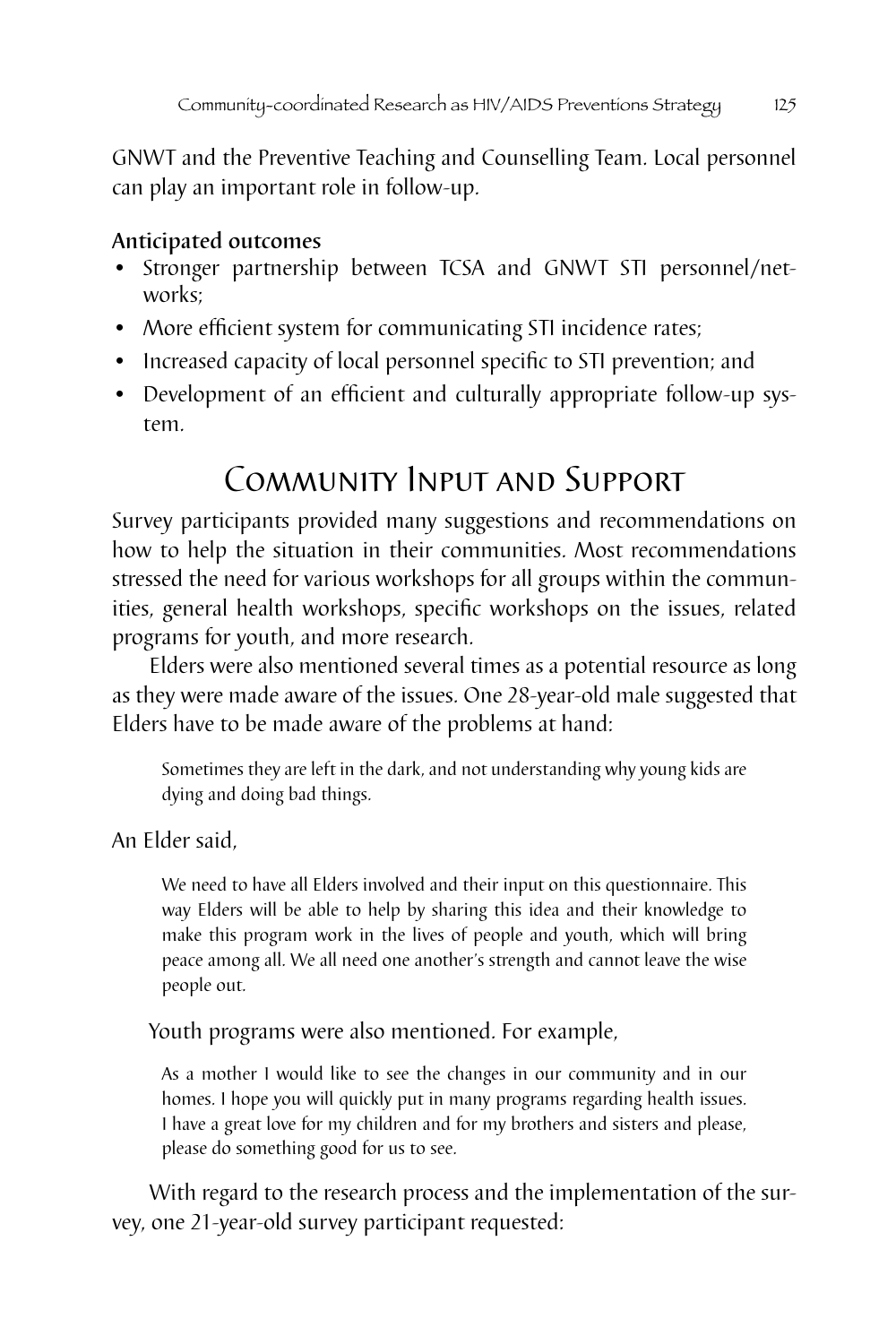The whole community should take part in this problem and should explain how serious it is! There are many people including myself that doesn't know much about HIV/AIDS, STIs/STDs and other diseases. We need to learn how serious it is, how it can be avoided and prevented, but mainly how to tell if you have it or not. There are many things we have to learn. TEACH US!

## **REFERENCES**

- Andersson, N. (1985). *Impact, Coverage, and Costs: An Operational Framework for Monitoring Child Survival, Emerging from Two UNICEF projects in Central America*. Guatemala: UNICEF.
- Andersson, N., Martinez, E., Cerrato, F., Morales, E., and Ledogar, R. (1989). The use of community-based data in health planning in Mexico and Central America. *Health Policy and Planning 4*(3):197–206.
- Anthony, E.J. (1987). Risk, vulnerability and resilience: An overview. In E.J. Anthony and B.J. Cohler (Eds.), *The Invulnerable Child* (pp. 3-48). New York: Guilford Press.
- Bronfenbrenner, U. (1995). Developmental ecology through space and time: A future perspective. In P. Moen, G. Elder, and K. Luscher (Eds.), *Examining Lives in Context* (pp. 619–647) Washington, DC: American Psychological Association.
- Devries, K., Free, C., and Jategaoankar, N. (2007). Factors associated with condom use among Aboriginal people: A systematic review. *Canadian Journal of Public Health 98*(1):48–54.
- Dion-Stout, M. and Kipling, G. (2003). *Aboriginal People, Resilience and the Residential School Legacy*. Ottawa: Aboriginal Healing Foundation Research Series.
- Dion-Stout, M. and Downey, B. (2006). Nursing, Indigenous peoples and cultural safety: So what? Now what? In E. Willis, V. Smye, and M. Ramekthe (Eds.), *Epilogue for Advances in Indigenous Health Care, Contemporary Nurse 2*(2):327–332.
- Health Canada. (2004). *Acting on What We Know: Preventing Youth Suicide in First Nations*. Ottawa: Health Canada.
- HeavyRunner, I. and Marshall, K. (2003). Miracle survivors: Promoting resilience in Indian students. *Tribal College Journal14*:15–18.
- Israel, B., Eng, E., Schultz, A., and Parker, E. (Eds.). (2005). *Methods in Community-Based Participatory Research*. San Francisco: Jossey-Bass.